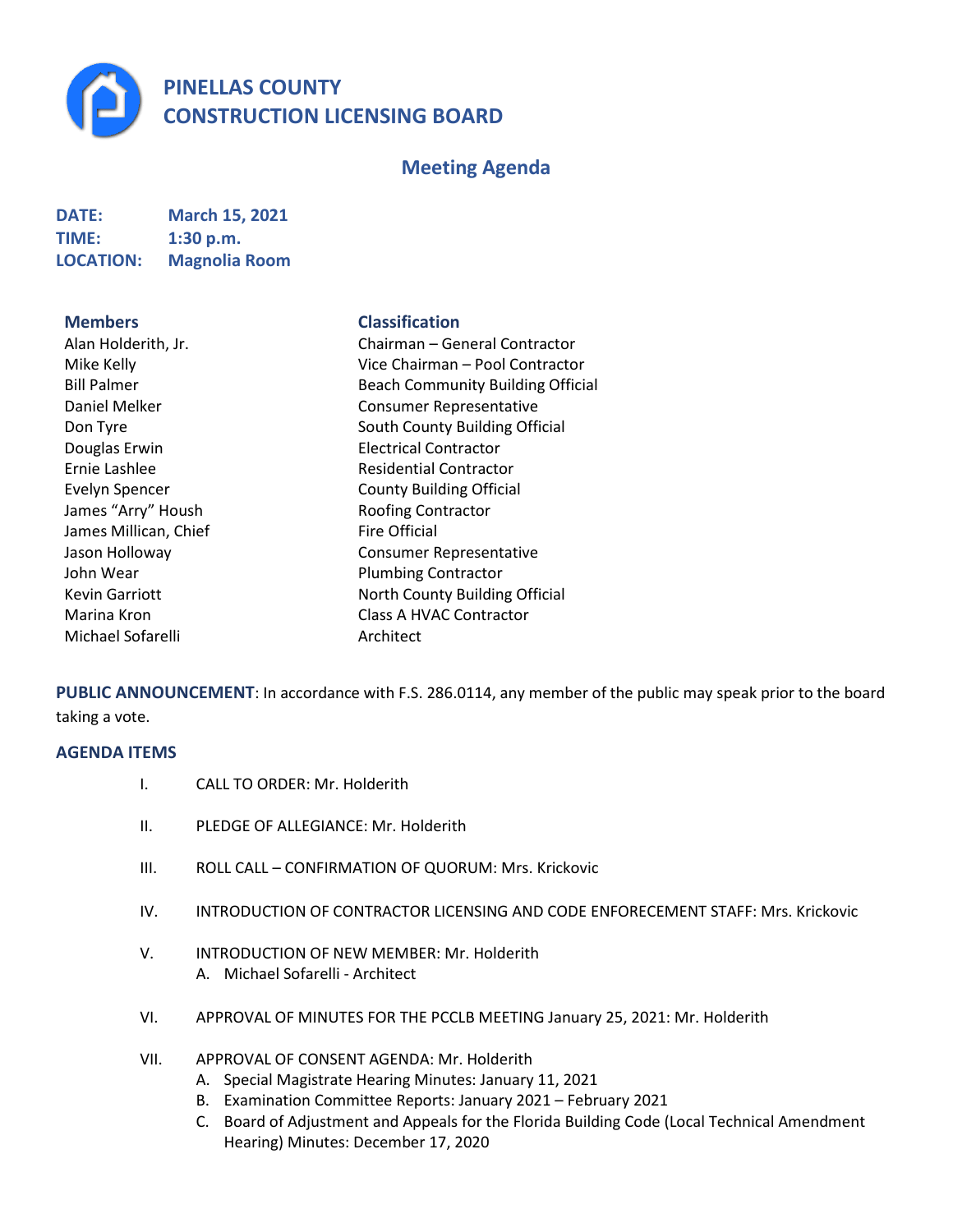D. Expired Permit Violations (Spreadsheet Attached):

The following cases were forwarded to the PCCLB from various building departments for disciplinary action by the board due to expired permits; which are not resolved within the 30 days after notification by this board. Subsequent Case Review of these administrative complaints were served upon each of the following, and violations remain. The contractors have been notified of this hearing by certified mail or constructive service. The Director recommends the board accept the allegations as filed in the Administrative Complaint as findings of fact and enter a Final Order as follows.

- i. Reprimand for permit violation;
- ii. Fine of \$300;
- iii. Administrative costs (mailings and/or service costs);
- iv. Thirty Days to comply. If not, the license is subject to suspension

## VIII. PUBLIC HEARINGS

ADMINISTER OATH (all individuals wishing to present testimony): Mr. Holderith

- A. Informal Hearings
	- i. Kaiser, Glenn: Expired Permits

Case No. EP20-10103 – Permit expired on December 10, 2018 Case No. EP19-10100 – Permit expired on January 15, 2019 Case No. EP20-10177 – Permit expired on February 16, 2019 Case No. EP20-10555– Permit expired on February 5, 2019 Case No. EP20-10772 – Permit expired on April 25, 2019 Case No. EP20-10866 – Permit expired on May 14, 2019 Case No. EP20-10943 – Permit expired on June 6, 2019 Case No. EP20-10216 – Permit expired on September 4, 2018

- ii. Weber, Johnathan Weber: Expired Permit Case No. EP21-10095 – Permit expired on December 10, 2018
- iii. Hern, Christian: Expired Permit Case No. EP21-10033 – Permit expired on December 1, 2018

## IX. REGULAR AGENDA

Contains items to be discussed individually, but do not have a public hearing (all parties have been properly notified of hearings unless otherwise noted).

- A. Collections write-down: Mrs. Krickovic
- B. Amendments to Board Rules: Mrs. Krickovic
	- i. Rule 3.07: All State certified contractors practicing in Pinellas County must be required to register with the Board and provide proof of general liability and workers' compensation insurance as required by law.
	- ii. Rule 11.07: Compliance with Final Order
		- a. In cases where the Board or Special Magistrate impose a civil penalty for violation of Chapter 75-489, Laws of Florida, as amended, or Chapter 489, Florida Statutes, or of the rules promulgated thereunder, the penalty shall be paid within thirty (30) days of imposition, unless a later time for payment is specified in the Board's order or the licensee contracts with the Board to participate in and honor the Board's Partial Payments Plan. Moreover, unless otherwise addressed by the Board at hearings held pursuant to 120.57(2), Florida Statutes, whenever a civil penalty is levied at said hearing the respondent who is disciplined shall have all licensure to practice contracting suspended with the imposition of the suspension being stayed for thirty (30) days. If the ordered civil penalty is paid within said thirty (30) day period, the